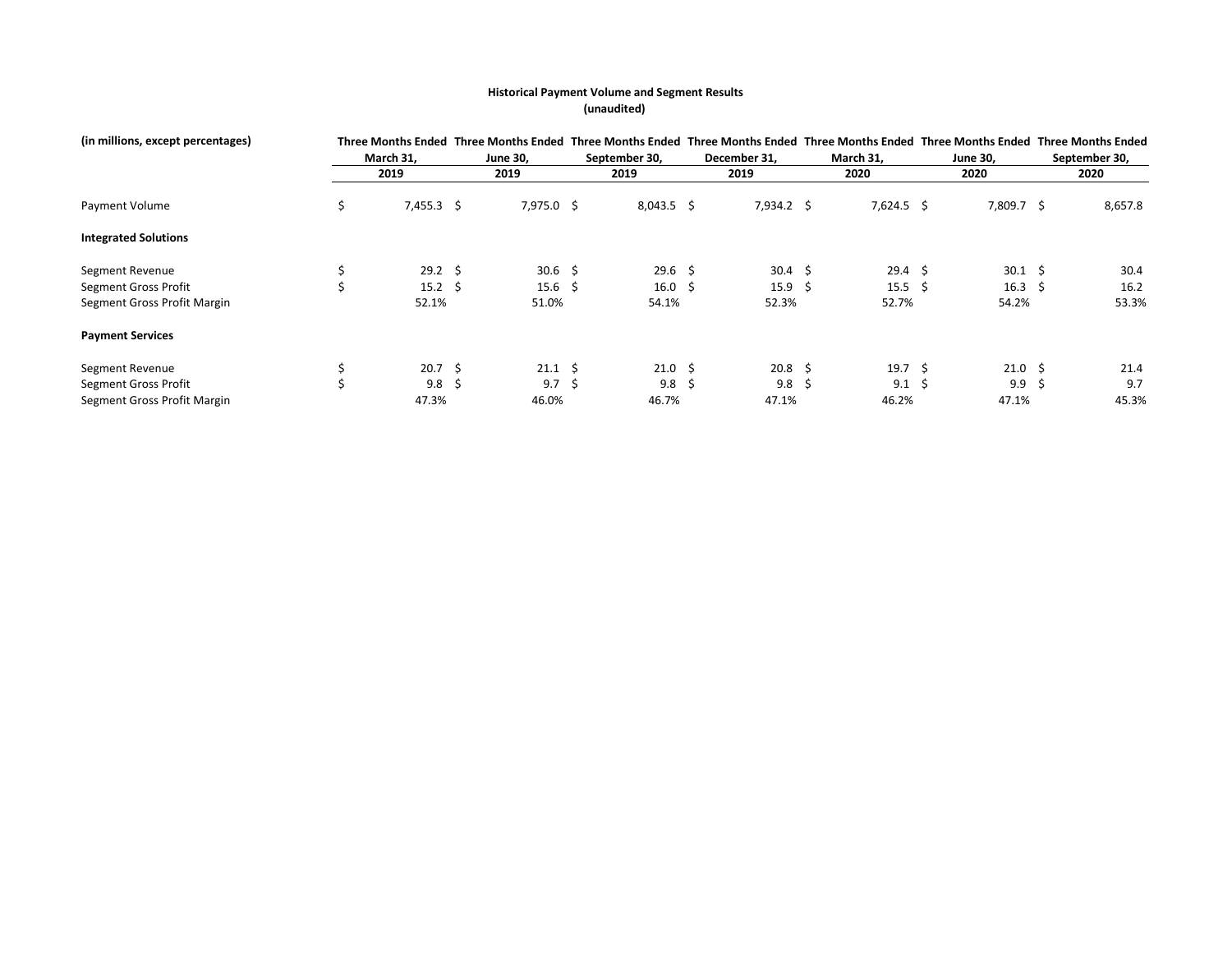## **Historical Income Statements (unaudited)**

| (in millions)                              | <b>Three Months Ended</b> | <b>Three Months Ended</b> |                          | <b>Three Months Ended</b> | <b>Three Months Ended</b> |             | <b>Three Months Ended</b> | <b>Three Months Ended</b> | <b>Three Months Ended</b> |
|--------------------------------------------|---------------------------|---------------------------|--------------------------|---------------------------|---------------------------|-------------|---------------------------|---------------------------|---------------------------|
|                                            | March 31,                 | <b>June 30,</b>           |                          | September 30,             | December 31,              |             | March 31,                 | <b>June 30,</b>           | September 30,             |
|                                            | 2019                      | 2019                      |                          | 2019                      | 2019                      |             | 2020                      | 2020                      | 2020                      |
| Revenue                                    | 49.9 \$                   |                           | $51.7 \; \text{S}$       | 50.6 \$                   |                           | $51.2 \div$ | 49.1 \$                   | $51.1 \; \text{S}$        | 51.8                      |
| Cost of Services                           | (24.9)                    |                           | (26.4)                   | (24.8)                    | (25.5)                    |             | (24.5)                    | (24.9)                    | (25.9)                    |
| Selling, general & administrative expenses | (19.6)                    |                           | (14.5)                   | (16.3)                    | (19.5)                    |             | (15.5)                    | (14.1)                    | (14.0)                    |
| Depreciation and amortization              | (5.4)                     |                           | (5.4)                    | (5.8)                     | (5.8)                     |             | (6.0)                     | (6.0)                     | (6.0)                     |
| Income from operations                     | $\overline{a}$            |                           | 5.4                      | 3.7                       | 0.4                       |             | 3.1                       | 6.1                       | 5.9                       |
| Other income (expense)                     |                           |                           |                          |                           |                           |             |                           |                           |                           |
| Interest expense                           | (5.1)                     |                           | (5.2)                    | (5.1)                     | (4.7)                     |             | (4.6)                     | (4.7)                     | (4.1)                     |
| Other income (expense)                     | (0.1)                     |                           |                          | 0.7                       | (1.4)                     |             |                           |                           |                           |
| Total other expense                        | (5.2)                     |                           | (5.2)                    | (4.4)                     | (6.1)                     |             | (4.6)                     | (4.7)                     | (4.1)                     |
| Loss before income taxes                   | (5.2)                     |                           | 0.2                      | (0.7)                     | (5.7)                     |             | (1.5)                     | 1.4                       | 1.8                       |
| Income tax benefit (expense)               | 1.7                       |                           | $\overline{\phantom{a}}$ | 0.1                       | 0.6                       |             | 0.9                       | (0.8)                     | (0.2)                     |
| Net income (loss)                          | $(3.5)$ \$                |                           | $0.2 \quad$ \$           | (0.6)                     |                           | $(5.1)$ \$  | $(0.6)$ \$                | 0.6                       | 1.6                       |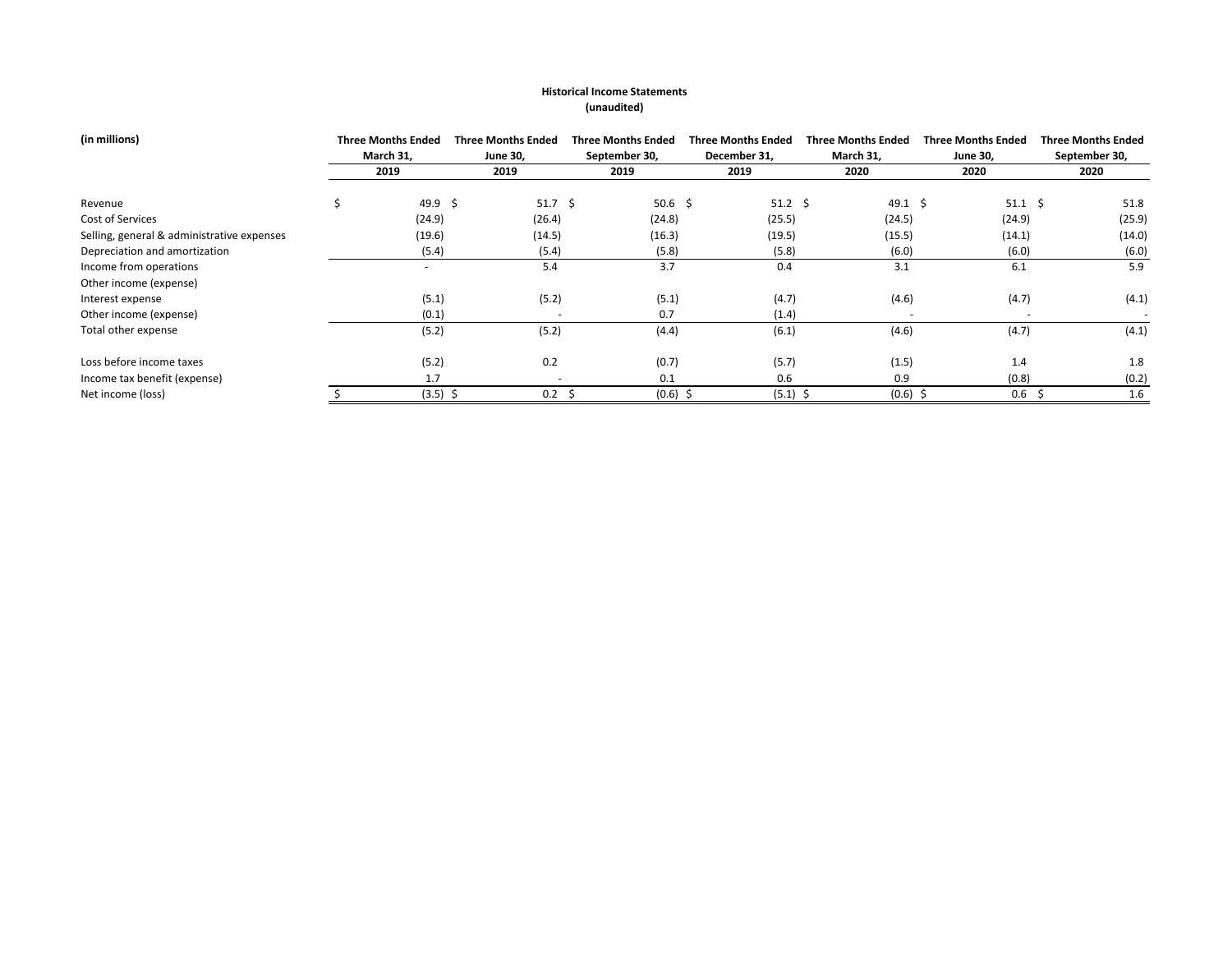#### **Historical Condensed Balance Sheets**

| (in millions)                                               |         | March 31,          | <b>June 30,</b> | September 30,       |             |                        | December 31, |                        | March 31, |                 | <b>June 30,</b> | September 30,     |             |        |
|-------------------------------------------------------------|---------|--------------------|-----------------|---------------------|-------------|------------------------|--------------|------------------------|-----------|-----------------|-----------------|-------------------|-------------|--------|
|                                                             |         | 2019               |                 | 2019                | 2019        |                        |              | 2019                   |           | 2020            |                 | 2020              |             | 2020   |
|                                                             |         | (unaudited)        |                 | (unaudited)         | (unaudited) |                        |              |                        |           | (unaudited)     |                 | (unaudited)       | (unaudited) |        |
| Assets                                                      |         |                    |                 |                     |             |                        |              |                        |           |                 |                 |                   |             |        |
| Current assets:                                             |         |                    |                 |                     |             |                        |              |                        |           |                 |                 |                   |             |        |
| Cash and cash equivalents                                   | \$      | $17.2 \div$        |                 | $17.2 \div$         |             | $24.3 \; \text{S}$     |              | 26.0%                  |           | 46.2 \$         |                 | $24.9 \; \simeq$  |             | 32.3   |
| Trade receivables, net                                      |         | 16.1               |                 | 18.0                |             | 16.8                   |              | 15.2                   |           | 17.4            |                 | 21.7              |             | 18.7   |
| Receivable from parent                                      |         | 23.1               |                 | 23.1                |             | 23.1                   |              | 24.3                   |           | 24.9            |                 | 24.9              |             | 2.9    |
| Other current assets                                        |         | 4.0                |                 | 3.3                 |             | 3.5                    |              | 3.1                    |           | 5.6             |                 | 3.4               |             | 7.7    |
| Funds held for clients                                      |         | 71.6               |                 | 103.8               |             | 68.0                   |              | 74.5                   |           | 53.2            |                 | 83.4              |             | 63.2   |
| <b>Total current assets</b>                                 | $\zeta$ | $132.0$ \$         |                 | $165.4 \; \simeq$   |             | 135.7 \$               |              | $143.1 \; \simeq$      |           | $147.3$ \$      |                 | $158.3 \; \simeq$ |             | 124.8  |
| Noncurrent assets:                                          |         |                    |                 |                     |             |                        |              |                        |           |                 |                 |                   |             |        |
| Property and equipment, net and Other long-term assets      |         | 13.2               |                 | 10.6                |             | 11.1                   |              | 11.0                   |           | 10.8            |                 | 11.2              |             | 12.4   |
| Goodwill and Intangibles, net                               |         | 343.2              |                 | 338.3               |             | 332.8                  |              | 330.3                  |           | 325.4           |                 | 320.4             |             | 315.8  |
| <b>Total Assets</b>                                         |         | 488.4 \$           |                 | 514.3 \$            |             | 479.6 \$               |              | 484.4 \$               |           | $483.5$ \$      |                 | 489.9 \$          |             | 453.0  |
| Liabilities and member's equity                             |         |                    |                 |                     |             |                        |              |                        |           |                 |                 |                   |             |        |
| Current liabilities:                                        |         |                    |                 |                     |             |                        |              |                        |           |                 |                 |                   |             |        |
| Trade payables                                              |         | 2.0                |                 | 1.3                 |             | 3.3                    |              | 2.7                    |           | 1.6             |                 | 2.5               |             | 7.5    |
| Accrued and Other current liabilities                       |         | 13.8               |                 | 13.8                |             | 15.5                   |              | 15.4                   |           | 11.3            |                 | 10.7              |             | 13.9   |
| Accrued revenue share                                       |         | 7.9                |                 | 8.7                 |             | 8.2                    |              | 7.6                    |           | 7.8             |                 | 8.7               |             | 8.2    |
| Client funds obligations                                    |         | 71.1               |                 | 103.4               |             | 68.0                   |              | 74.3                   |           | 53.2            |                 | 83.7              |             | 62.5   |
| <b>Total current liabilities</b>                            | \$      | $94.8 \; \; \zeta$ |                 | $127.2 \div$        |             | $95.0 \; \S$           |              | $100.0 \; \; \text{S}$ |           | $73.9 \;$ \$    |                 | $105.6 \; \simeq$ |             | 92.1   |
| Noncurrent liabilities:                                     |         |                    |                 |                     |             |                        |              |                        |           |                 |                 |                   |             |        |
| Deferred tax liability, net and Other long-term liabilities |         | 31.0               |                 | 23.9                |             | 21.8                   |              | 25.8                   |           | 26.7            |                 | 25.9              |             | 25.5   |
| Long-term debt                                              |         | 225.2              |                 | 224.8               |             | 224.5                  |              | 224.2                  |           | 248.8           |                 | 223.5             |             | 220.5  |
| <b>Total liabilities</b>                                    | Ŝ.      | $351.0$ \$         |                 | 375.9 \$            |             | $341.3 \; \; \; \;$ \$ |              | 350.0 \$               |           | $349.4 \quad $$ |                 | 355.0 \$          |             | 338.1  |
| Stockholders' Equity:                                       |         |                    |                 |                     |             |                        |              |                        |           |                 |                 |                   |             |        |
| <b>Additional Paid-in-Capital</b>                           |         | 144.7              |                 | 145.6               |             | 146.1                  |              | 147.3                  |           | 147.7           |                 | 147.9             |             | 126.3  |
| Accumulated deficit                                         |         | (7.3)              |                 | (7.2)               |             | (7.8)                  |              | (12.9)                 |           | (13.6)          |                 | (13.0)            |             | (11.4) |
| Total stockholders' equity                                  |         | 137.4              |                 | 138.4               |             | 138.3                  |              | 134.4                  |           | 134.1           |                 | 134.9             |             | 114.9  |
| Total liabilities and stockholders' equity                  | \$      | 488.4 \$           |                 | $514.3 \; \text{S}$ |             | 479.6 \$               |              | 484.4 \$               |           | $483.5$ \$      |                 | 489.9 \$          |             | 453.0  |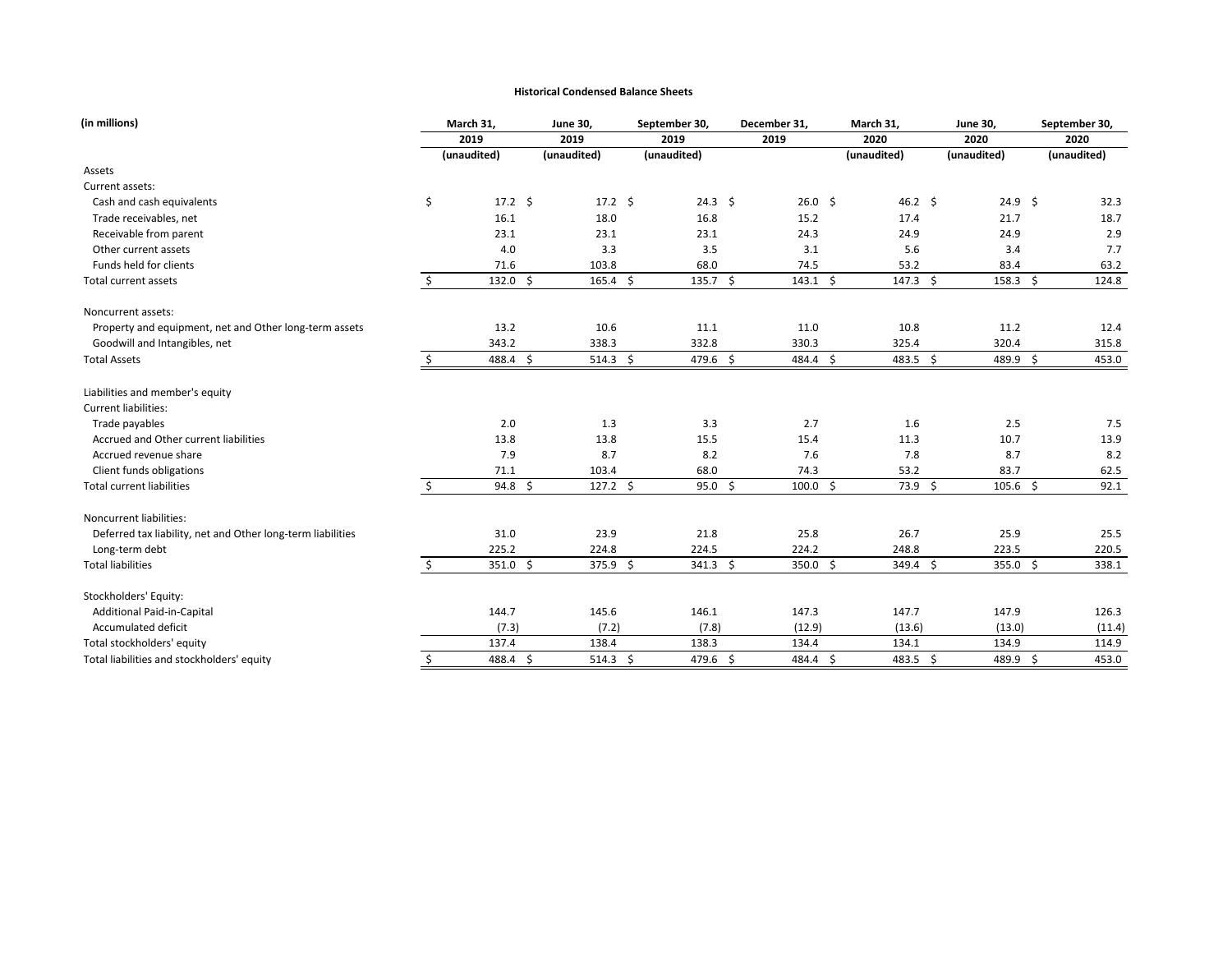| (in millions)                                                                                                  | <b>Three Months Ended</b><br>March 31, | <b>Three Months Ended</b><br><b>June 30,</b> | <b>Three Months Ended</b><br>September 30, | December 31,      | Three Months Ended Three Months Ended<br>March 31, | <b>Three Months Ended</b><br><b>June 30,</b> | <b>Three Months Ended</b><br>September 30, |
|----------------------------------------------------------------------------------------------------------------|----------------------------------------|----------------------------------------------|--------------------------------------------|-------------------|----------------------------------------------------|----------------------------------------------|--------------------------------------------|
|                                                                                                                | 2019                                   | 2019                                         | 2019                                       | 2019              | 2020                                               | 2020                                         | 2020                                       |
| Cash and cash equivalents, beginning of period                                                                 | 14.2                                   | 17.2                                         | 17.2                                       | 24.3              | 26.0                                               | 46.2                                         | 24.9                                       |
| CASH FLOW FROM OPERATING ACTIVITIES                                                                            |                                        |                                              |                                            |                   |                                                    |                                              |                                            |
| Net income (loss)                                                                                              | \$<br>$(3.5)$ \$                       | $0.2 \quad $$                                | $(0.6)$ \$                                 | $(5.1)$ \$        | $(0.6)$ \$                                         | $0.6$ \$                                     | 1.6                                        |
| Adjustments                                                                                                    |                                        |                                              |                                            |                   |                                                    |                                              |                                            |
| Depreciation & amortization expense                                                                            | 5.4                                    | 5.4                                          | 5.8                                        | 5.8               | 6.0                                                | 6.0                                          | 6.0                                        |
| Deferred tax benefit                                                                                           | (3.2)                                  | (3.9)                                        | (2.0)                                      | 4.0               | 1.0                                                | (0.9)                                        | (0.5)                                      |
| Other non-cash items                                                                                           | 0.5                                    | (0.6)                                        | 1.7                                        | 1.8               | 1.1                                                | 1.0                                          | $1.0$                                      |
| Changes in operating assets and liabilities                                                                    | 7.5                                    | 0.2                                          | 3.9                                        | 0.5               | (10.1)                                             | (0.9)                                        | $5.0\,$                                    |
| NET CASH PROVIDED (USED) BY OPERATING ACTIVITIES                                                               | 6.7                                    | 1.3                                          | 8.8                                        | 7.0               | (2.6)                                              | 5.8                                          | 13.1                                       |
| CASH FLOWS FROM INVESTING ACTIVITIES                                                                           |                                        |                                              |                                            |                   |                                                    |                                              |                                            |
| Purchases of property and equipment, net of impact of business<br>acquisitions and Purchases of customer lists | (2.1)                                  | (1.2)                                        | (1.1)                                      | (3.2)             | (1.0)                                              | (1.5)                                        | (2.5)                                      |
| Other investing activities                                                                                     |                                        |                                              |                                            | (0.3)             |                                                    |                                              |                                            |
| NET CASH USED IN INVESTING ACTIVITIES                                                                          | (2.1)                                  | (1.2)                                        | (1.1)                                      | (3.5)             | (1.0)                                              | (1.5)                                        | (2.5)                                      |
| CASH FLOWS FROM FINANCING ACTIVITIES                                                                           |                                        |                                              |                                            |                   |                                                    |                                              |                                            |
| Other financing activities                                                                                     | (1.6)                                  | (0.1)                                        | (0.6)                                      | (1.8)             | (1.2)                                              | (0.6)                                        | (3.2)                                      |
| Proceeds from issuance of long-term debt                                                                       |                                        |                                              |                                            |                   | 25.0                                               | (25.0)                                       |                                            |
| NET CASH PROVIDED (USED) BY FINANCING ACTIVITIES                                                               | (1.6)                                  | (0.1)                                        | (0.6)                                      | (1.8)             | 23.8                                               | (25.6)                                       | (3.2)                                      |
| Net change in cash and cash equivalents                                                                        | 3.0                                    |                                              | 7.1                                        | 1.7               | 20.2                                               | (21.3)                                       | 7.4                                        |
| Cash and cash equivalents, end of period                                                                       | $17.2 \div$                            | $17.2 \quad $$                               | $24.3 \; \text{S}$                         | $26.0\frac{1}{5}$ | $46.2 \quad $$                                     | $24.9 \div$                                  | 32.3                                       |

# **Historical Condensed Statements of Cash Flows (unaudited)**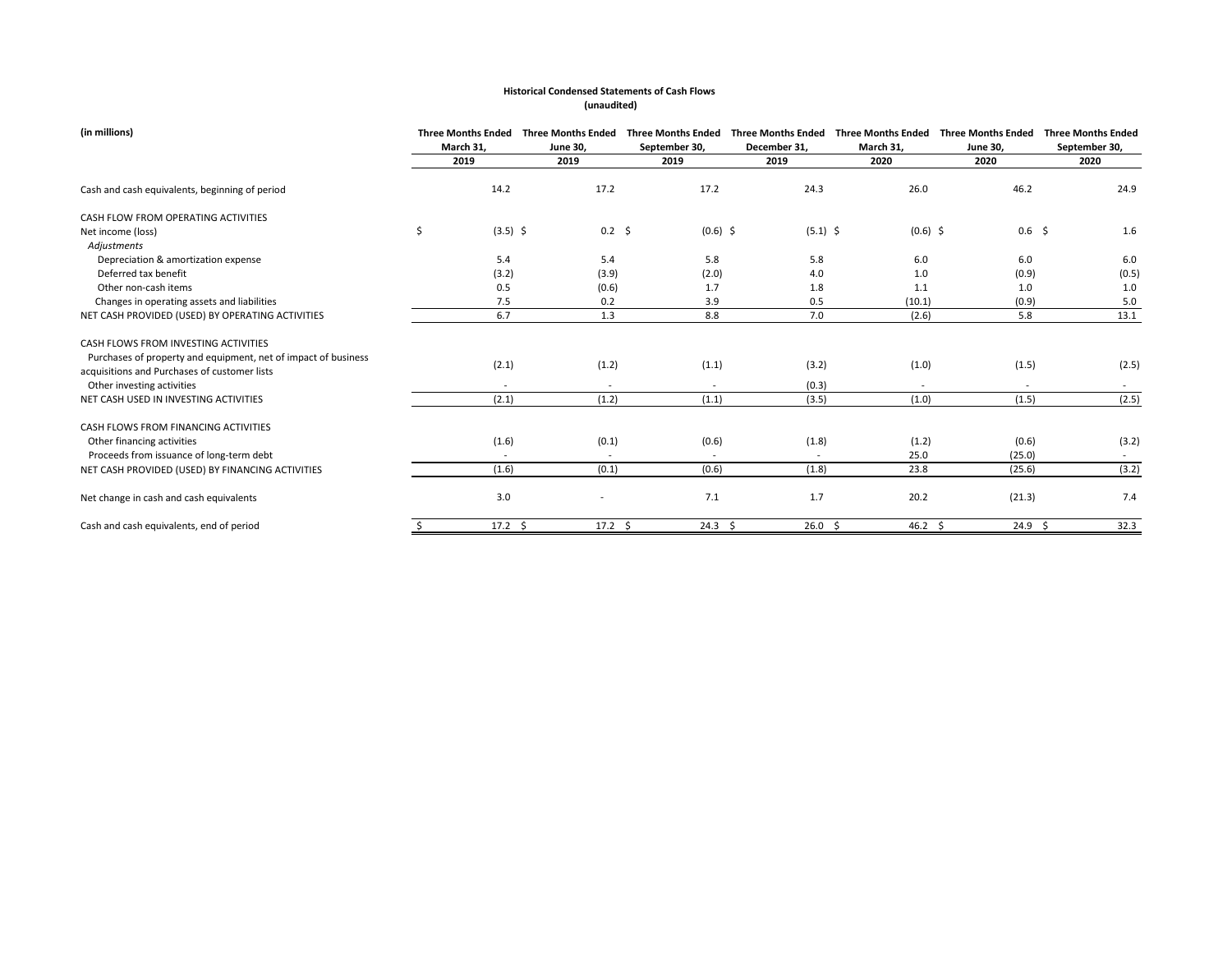### **Historical Adjusted EBITDA (unaudited)**

| (in millions)                | <b>Three Months Ended</b> | <b>Three Months Ended</b> |   | <b>Three Months Ended</b> |  | <b>Three Months Ended</b> | <b>Three Months Ended</b> | <b>Three Months Ended</b> |          | <b>Three Months Ended</b> |     |
|------------------------------|---------------------------|---------------------------|---|---------------------------|--|---------------------------|---------------------------|---------------------------|----------|---------------------------|-----|
|                              | March 31,                 | <b>June 30,</b>           |   | September 30,             |  | December 31,              | March 31,                 | <b>June 30,</b>           |          | September 30,             |     |
|                              | 2019                      | 2019                      |   | 2019                      |  | 2019                      | 2020                      | 2020                      |          | 2020                      |     |
| Net income (loss)            | $(3.5)$ \$                | $0.2 \quad $$             |   | $(0.6)$ \$                |  | $(5.1)$ \$                | $(0.6)$ \$                |                           | $0.6$ \$ | 1.6                       |     |
| Depreciation & amortization  | 5.4                       | 5.4                       |   | 5.8                       |  | 5.8                       | 6.0                       | 6.0                       |          | 6.0                       |     |
| Tax benefit                  | (1.7)                     | $\overline{\phantom{0}}$  |   | (0.1)                     |  | (0.6)                     | (0.9)                     | 0.8                       |          | 0.2                       |     |
| Interest expense             | 5.2                       | 5.2                       |   | 4.4                       |  | 6.1                       | 4.6                       | 4.7                       |          | 4.1                       |     |
| EBITDA                       | 5.4                       | -\$<br>10.8               | Ŝ | $9.5 \; \; \zeta$         |  | $6.2 \div$                | 9.1                       | $12.1 \; \text{S}$<br>- S |          | 11.9                      |     |
| Transaction-related expenses | 4.1                       | -                         |   | $\overline{\phantom{a}}$  |  | 2.8                       |                           | 0.4                       |          | 0.5                       | (a) |
| Stock based compensation     | 0.3                       | 0.3                       |   | 0.5                       |  | 1.2                       | 0.4                       | 0.3                       |          | 0.4                       | (b) |
| Restructuring costs          | 1.1                       | 0.7                       |   | 1.2                       |  | 1.0                       | 0.6                       | 0.6                       |          | 0.1                       | (c) |
| Discontinued service costs   | 0.7                       | 0.7                       |   | 0.6                       |  | 0.3                       | $\overline{\phantom{0}}$  | $\sim$                    |          |                           | (d) |
| Management fees and expenses | 0.3                       | 0.2                       |   | 0.3                       |  | 0.3                       | 0.2                       | 0.4                       |          | 0.3                       | (e) |
| Sage carve-out expenses      | 0.7                       | 0.2                       |   | $\overline{\phantom{a}}$  |  | 0.1                       | $\overline{\phantom{0}}$  | $\sim$                    |          | $\overline{\phantom{a}}$  | (f) |
| Other costs                  | 0.1                       | $\overline{\phantom{a}}$  |   | 0.1                       |  | 0.6                       | 0.3                       | 0.4                       |          | 0.3                       | (g) |
| Total adjustments            | 7.3                       | 2.1                       |   | 2.7                       |  | 6.3                       | 1.5                       | 2.1                       |          | 1.6                       |     |
| <b>Adjusted EBITDA</b>       | 12.7                      | 12.9                      |   | 12.2                      |  | 12.5                      | 10.6                      | 14.2                      |          | 13.5                      |     |

(a) Represents professional service fees related to business combinations such as legal fees, consulting fees, accounting advisory fees, and other costs.

(b) Represents non-cash charges associated with stock-based compensation expense, which has been, and will continue to be for the foreseeable future, a significant recurring expense in our business and an important part of our compensation strategy.

(c) Represents costs associated with restructuring plans designed to streamline operations and reduce costs including costs associated with the relocation of headquarters from Reston, VA to Atlanta, GA and certain staff restructuring charges, including severance.

(d) Represents costs incurred to retire certain tools, applications and services that are no longer in use.

(e) Represents advisory fees associated with the former owner that we will not be required to pay post public transaction.

(f) Expenses related to carving out the entity from former Corporate owner Sage PLC including rebranding, technology implementation, consulting and transitional service agreement expenses.

(g) Represents non-operational gains or losses, non-standard project expense, non-operational legal expense and other.